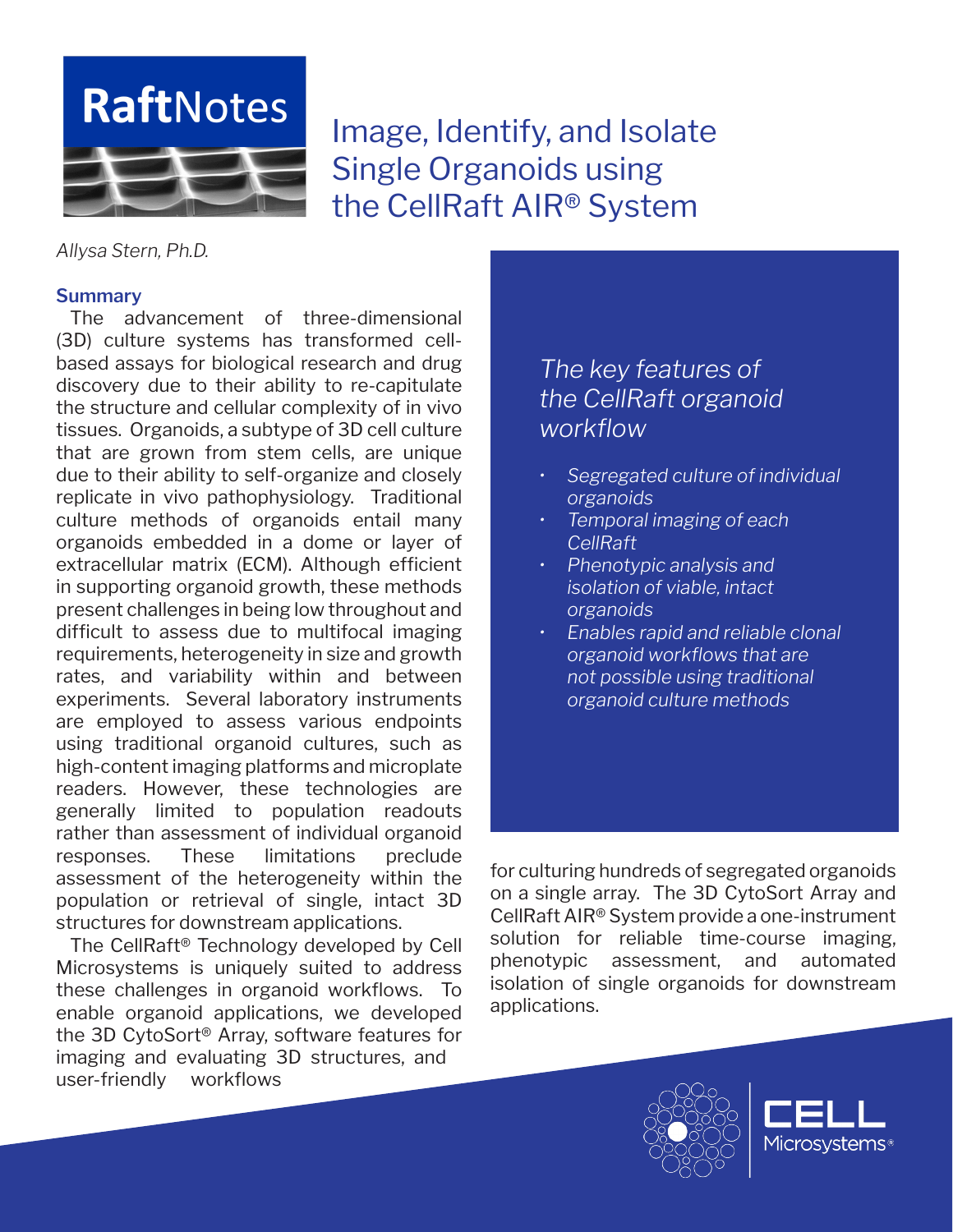# **The 3D CytoSort Array and CellRaft AIR System**

The 3D CytoSort Array is a proprietary cell culture consumable that contains over two thousand individual microwells. Each microwell contains a releasable micron scale polystyrene growth surface called a CellRaft (Figure 1A). Together, these microwells enable the culture of hundreds of organoids segregated individually across the CytoSort Array, overcoming one of the greatest challenges in traditional organoid culture methods. Each 3D CytoSort Array has 500 x 500-micron (µm) CellRafts that support organoid growth up to 1mm in diameter. With our user-friendly protocol, organoid-forming cells are seeded in ECM directly onto the 3D CytoSort array at an appropriate density to segment them as single cells, or single clusters of cells, within the microwell chambers.

After sufficient time for matrix polymerization, the 3D CytoSort Array is scanned and imaged in as little as 10 minutes using the CellRaft AIR System, first to identify CellRafts containing single cells, or single clusters of cells, then at desired intervals throughout the experiment to monitor organoid development. The AIR System contains an internal microscope capable of brightfield and three-channel fluorescent imaging (DAPI, GFP, and TexasRed; Figure 2B). The System's software conveniently stores each scan in a central database for each array, allowing for phenotypic image-based analysis of organoids of interest and easy tracking of organoid growth and phenotypic changes over time.

Our proprietary software powers the CellRaft AIR System's functionality for two-dimensional (2D) array scans and Z-stack imaging of selected CellRafts containing organoids of interest. We also developed CellRaft Cytometry™ in our software to automatically identify organoids grown on the 3D CytoSort



**Figure 1**: The CytoSort Array (A) and CellRaft AIR System (B) provide fully integrated brightfield and 3-channel fluorescent imaging, automated release and transfer, and optional stage-top incubation.

Array and provide phenotypic assessment of organoids for parameters such as organoid diameter, circularity, fluorescence intensity, and dimensionality. Using CellRaft Cytometry, users can define parameters for each of these metrics and create populations of interest, which can be assigned to specific wells of a 96-well collection plate or saved as gates and automatically isolated for downstream applications.

In addition to imaging, the CellRaft AIR System performs the automated release of CellRafts containing organoids of interest from the CytoSort Array and transfers the CellRaft and organoid to a 96-well collection plate. A motorized needle penetrates the resealable elastomeric floor of the CytoSort Array to displace the individual CellRaft from its microwell. The CellRaft material is loaded with magnetic nanoparticles, allowing it to be retrieved with a magnetic wand. The organoid remains attached to the CellRaft through the transfer, without physical manipulation of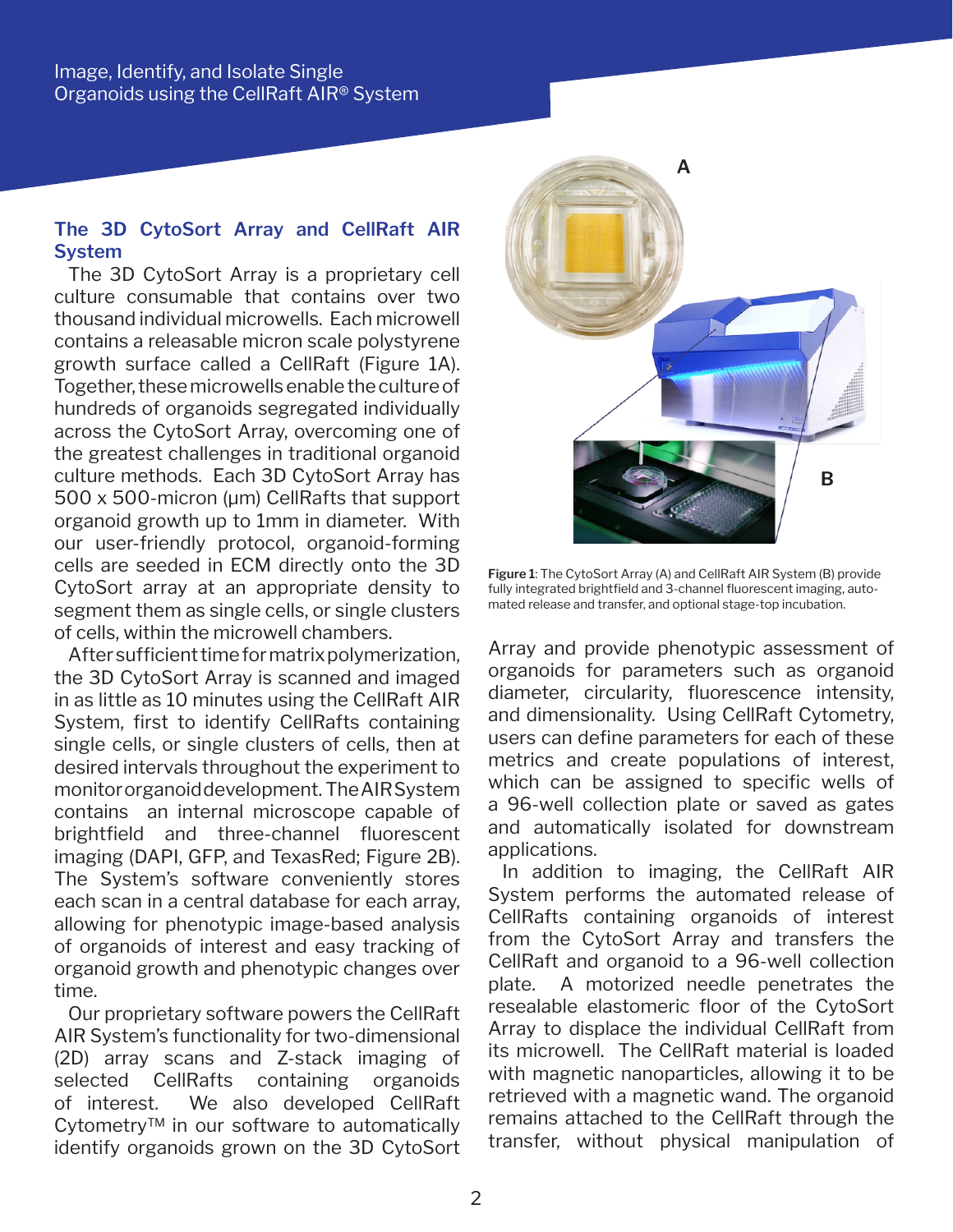the 3D structure, which permits the transfer of intact, viable organoids for unlimited applications. The Cell Microsystems organoid workflow overcomes many of the challenges of traditional organoid culture methods and provides a one-instrument solution for imaging, analysis, and retrieval of individual organoids, unlocking a new generation of applications for research and drug discovery.

# **Seeding Cells in Extracellular Matrix on the 3D CytoSort Array**

The requirement of ECM for organoid cultures is one of the biggest challenges in the throughput and scalability of organoid assays. Most commercially available ECM products used for organoid cultures require precise, temperature controlled liquid handling due to rapid polymerization at temperatures as low as 10 degrees Celsius. Because of the temperature sensitivity of ECM products and unique design of the CytoSort Array we developed custom, user-friendly cell seeding protocols to ensure cell-matrix suspensions properly wick into the microwells and attach to the CellRafts, steps integral to successful organoid culture.

After preparation of the CytoSort Array (see CytoSort Array User Manual), the array is placed on ice, or at 4°C, for at least 1 hour to cool the array. Once the cell suspension is prepared and counted, the appropriate cell seeding density (recommended starting density is 2,000 fragments, or 5,000 single cells) is pelleted by centrifugation. Cell pellets are resuspended in ice cold growth media with ECM (see CytoSort **Array User Manual for ECM recommendations),** dispensed on the cold CytoSort Array, and placed on ice for 20 minutes to allow the ECMcell suspension to settle into the microwells. After the cold incubation, the CytoSort Array is placed in a 37°C incubator to polymerize the ECM for 4 hours prior to the initial scan. This

custom seeding protocol is highly efficient and reproducible across multiple ECM products and concentrations, and organoid cell types, and ensures that organoids form within the microwells, loosely attached to the CellRaft surface, which is required for successful imaging and isolation.

# **Single-Organoid Applications Enabled by the CellRaft Technology**

## **Clonal Organoid Development**

The CellRaft Technology excels in clonal cell line development by offering a time, resource, and labor efficient alternative to traditional culture methods, which now extends to clonal organoid culture. Using the 3D CytoSort Array and CellRaft AIR System, hundreds of single organoid-forming cells can be grown spatially segregated on individual CellRafts. Organoids can be imaged over time for clonal verification and organoid development, then isolated intact for downstream propagation. Importantly, organoids can be evaluated for phenotypic and morphologic properties, including fluorescent markers. These properties can be organized and parsed using CellRaft Cytometry, which allows for upstream characterization of the population and isolation of specific single organoids of interest using the AIR System.

To demonstrate clonal organoid workflows, we enzymatically dissociated mouse hepatic organoids, using a DNase I with TrypLE solution, seeded 3D CytoSort Arrays with 5,000 cells in dilute ECM, and performed the initial scan to identify CellRafts containing single cells 4 hours after cell seeding. The array was scanned every 24 hours for 8 days to verify clonality and monitor organoid formation (Figure 2). Using CellRaft Cytometry, sub-population criteria were built to identify CellRafts containing single cells at the initial Day 0 scan and single organoids greater than 50µm in diameter on Day 8. Using the population overlay feature, the intersect of the two populations is easily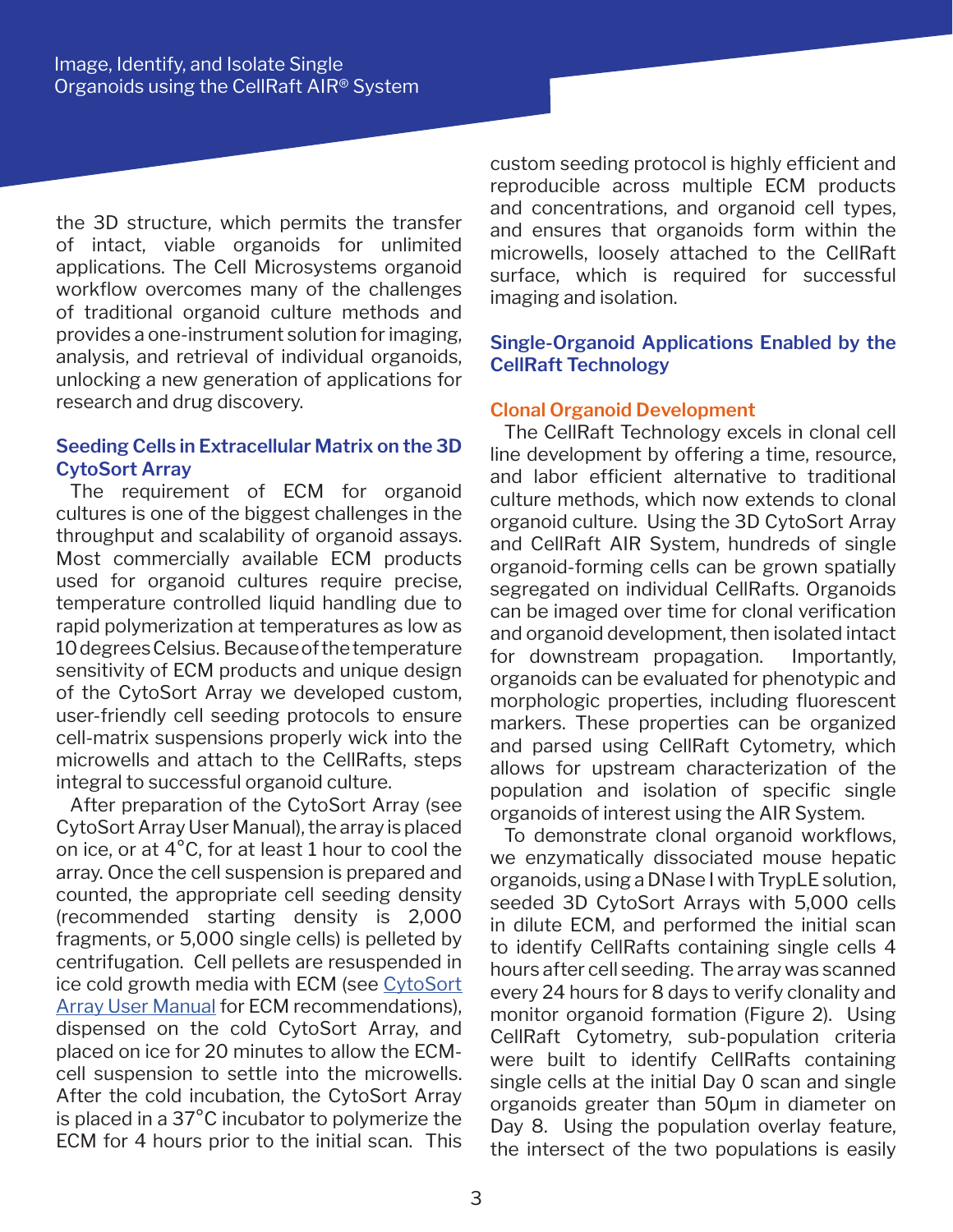viewed and evaluated for desired phenotypic characteristics ahead of isolation using the AIR System. After isolation, organoids continue to grow in dilute ECM in the 96-well collection plates (Figure 3) and can be dissociated into single cells or fragments for propagation of clonal organoids.

The key features of the CellRaft organoid workflow:

- Segregated culture of individual organoids,
- Temporal imaging of each CellRaft,
- Phenotypic analysis, and isolation of viable, intact organoids

This workflow enables rapid and reliable clonal organoid workflows that are not possible using traditional organoid culture methods.

#### **Drug Efficacy and Toxicity Screening**

Using organoids for drug efficacy and toxicity screening has the potential to significantly improve the efficiency and outcomes of drug development pipelines due to their physiological relevance, compared to 2D cell-based assays. However, challenges in throughput and assessment of traditional culture methods necessitate the use of advanced instrumentation to design organoid assays that maintain consistency within and between experiments. We adapted the CellRaft Technology to provide a solution for moderatethroughput single organoid screening assays.

One limitation to using conventional bulk culture of organoids for toxicity screening is the variability of organoid number and size between wells in an experiment, and across multiple experiments. We used the CellRaft AIR System and 3D CytoSort Array to culture, image, and isolate single organoids to determine whether the AIR System could be used to create a more uniform organoid assay for toxicity testing. To demonstrate a drug toxicity screening workflow, we treated mouse hepatic organoids with the well-characterized hepatotoxicant acetaminophen (APAP). First, mouse hepatic organoids were dissociated into fragments and seeded on the 3D CytoSort Array (2,500 fragments) in 0.24mg/mL Matrigel (1.2mg total). The array was scanned 4 hours after cell seeding and every 24 hours for 5 days to monitor organoid development. On the fifth day, CellRaft Cytometry was used to identify CellRafts containing two populations of organoids based on organoid diameter, distinguishing variable sized organoids greater than 50 µm from organoids limited to 300-500 µm in diameter. In the 96-well collection plates, single organoids from each collection plate were treated in parallel with a 6-point, 5-fold dose curve of APAP (0.0008-2.5mM) with 5



**Figure 2**: The 3D CytoSort Array and CellRaft AIR System enable temporal imaging and clonal verification of single cell-derived mouse hepatic organoids.







**Figure 3**: Mouse hepatic organoids isolated from the 3D CytoSort Array continue to grow in 96-well collection plates. Mouse hepatic organoid immediately post-isolation (A), 1 day after isolation (B), and 5 days after isolation (C) in dilute ECM.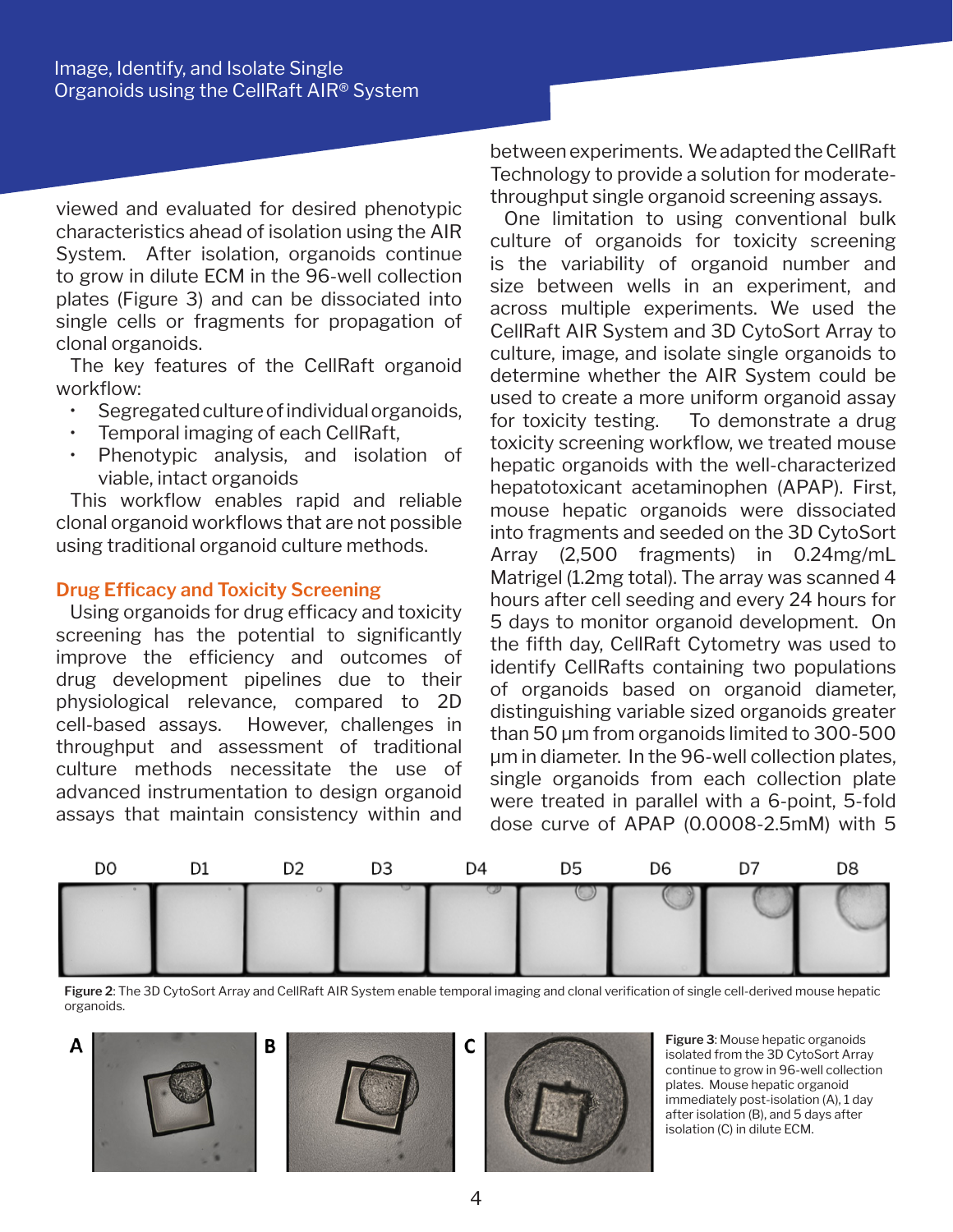replicate wells. For toxicity assessment, kinetic viability was measured every 24 hours for 72 hours using CellTox Green and total ATP was measured after 72 hours of treatment using 3D CellTiter Glo.

Toxicity readouts, such as CellTox Green and CellTiter Glo, are highly sensitive assays that are reliant on cell number. Therefore, to generate significant data, assays must have a high degree of consistency, both within and between experiments for accurate assessment, which is an issue for pooled readouts of many organoids embedded in ECM due to variability in size and number. As shown in Figure 4A, the population of organoids that was not selected for size shows a high degree of variability. This is directly correlated to large error bars in the highest dose of APAP after 72 hours of treatment, and across all doses for the 72-hour ATP readout (Figure 5A). By using CellRaft Cytometry to identify organoids from a narrower range of size, we are able to isolate and evaluate a more consistent population of organoids (Figure 4B). Because of this, the replicates for each dose demonstrate less variability in both viability and ATP readouts (Figure 5B). The dose curve from organoids 300-500µm in size was sufficient to calculate an ED 50% (0.6mM), which was not possible in the dose curve using inconstant sized organoids. Altogether, these data demonstrate the ability to use the CellRaft Technology and CellRaft Cytometry for developing more consistent, reliable organoid



**Figure 4**: Representative images of organoid size variability of mouse hepatic organoids in each Acetaminophen (APAP) dose curve from variable sized organoids >50µm (A) and organoids limited to 300-500µm (B) after 72 hours of treatment. Each CellRaft is 500 x 500µm in diameter.



**Figure 5**: Dose-response curves for mouse hepatic organoids treated with a 6-point dose curve of Acetaminophen (APAP; 0.0008-2.5mM) with 5 replicate wells of each treatment for 72 hours. The left y-axis shows 24 (black), 48 (blue), and 72 (green) hour CellTox activity relative to the average DMSO control wells. The right axis shows the percent CellTiter Glo 3D activity relative to the DMSO controls wells after 72 hours of treatment.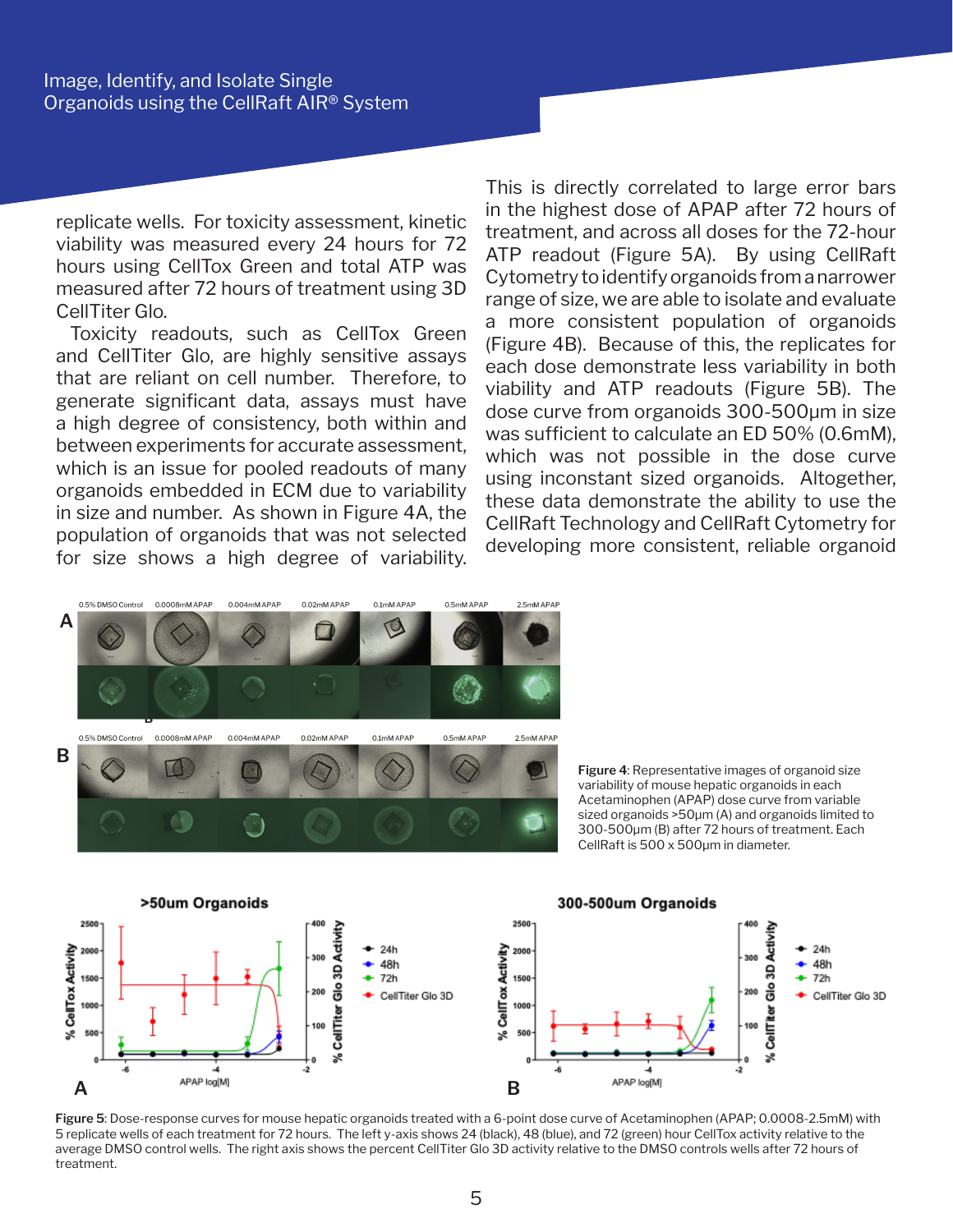screening assays for drug efficacy and toxicity within and between replicate experiments.

#### **iPSC-derived Organoids**

Organoids derived from human induced pluripotent stem cells (iPSCs) have become valuable methods in studying development and disease, because they offer the ability to understand self-organization, tissue-specific differentiation, and are amenable to genome editing using CRISPR technology. However, iPSC-derived organoid workflows are not trivial and often require many re-plating steps to achieve tissue-specific differentiation. Closely monitoring phenotypic changes of individual structures throughout the process of differentiation is not possible using bulk organoid techniques to generate iPSC-derived organoids, due to such re-plating step. We adapted the CellRaft Technology to not only simplify iPSC-derived organoid workflows but also demonstrated the ability to closely monitor differentiation of hundreds of individual organoids on a single array.

We used iPSCs with a RFP-positive for β-actin reporter (Sigma Aldrich; cat #IPSC1028) and commercially available kits to differentiate iPSCs into choroid plexus and kidney organoids (StemCell Technologies, cat #s 100-0824 and 05160, respectively). Two 3D CytoSort Arrays were seeded with 5,000 small fragments of iPSCs using the protocol described above. For choroid plexus organoid differentiation, media for embryoid body formation was used for cell seeding whereas iPSCs for kidney organoid differentiation were seeded in iPSC expansion media, per the manufacturer's guidelines. Each array was scanned 4 hours after cell seeding, and at least every 24 hours thereafter to monitor phenotypic changes throughout the



**Figure 6**: A. The standard protocol for iPSC-derived choroid plexus organoids (A) involved multiple replating steps and media changes throughout differentiation. B. Using the 3D CytoSort Array, we simplified the workflow by seeding cells directly onto the array and performing media changes at specified time intervals. Using the CellRaft AIR System provides time course imaging of differentiation and organoid isolation at desired timepoint throughout differentiation.

differentiation process.

The standard protocol for choroid plexus organoid differentiation involved multiple replating steps throughout the differentiation process (Figure 6). We eliminated these replating steps by directly seeding the iPSCs in dilute ECM and simply performing media changes at the recommended time intervals for each step of the differentiation process. This simplified workflow allows for reliable imaging of hundreds of organoids throughout the process of differentiation (Figure 7). Choroid plexus organoids were maintained on the 3D CytoSort Array for 30 days with media changes every 48-72 hours. In addition, CellRafts containing organoids of interest can be isolated from the array at desired stages of differentiation